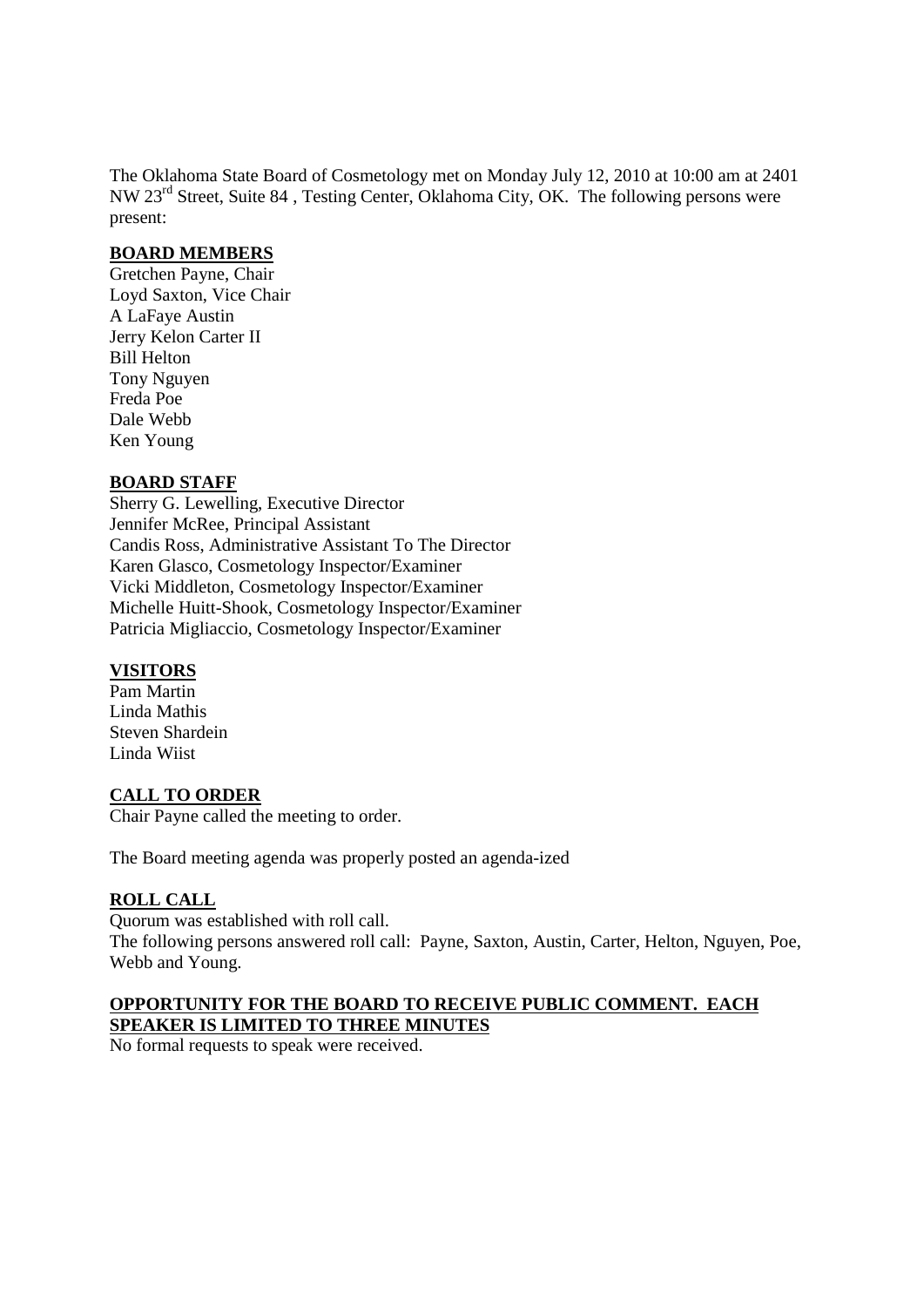Page 2 July 12, 2010 Board Meeting Minutes

### **BOARD DISCUSSION AND POSSIBLE ACTION RE: APROVAL OF MAY 10, 2010 BOARD MEETING MINUTES**

A motion was made by Ms. Poe and seconded by Mr. Saxton to approve the Board meeting minutes of May 10, 2010.

VOTING: Saxton, yes; Austin, yes; Carter, yes; Helton, yes; Nguyen; Poe, yes; Webb, yes; and Young, yes.

Motion passed.

### **BOARD DISCUSSION AND POSSIBLE ACTION RE: APPROVAL OF FINANCIAL STATEMENT FOR APRIL 2010 TO JUNE 2010 - CANDIS ROSS**

A motion was made by Ms. Poe and seconded by Ms. Webb to approve the Financial Statement for April 2010 to June 2010.

VOTING: Saxton, yes; Austin, yes; Carter, yes; Helton, yes; Nguyen; Poe, yes; Webb, yes; and Young, yes.

Motion passed.

# **BOARD DISCUSSION AND POSSIBLE ACTION RE: APPROVAL OF FY2011 BUDGET WORK PROGRAM**

A motion was made by Ms. Webb and seconded by Mr. Saxton to approve the FY2011 Budget Work Program as presented.

Ms. Austin requested an explanation of the document.

Ms. Poe explained that this is the Budget for FY2011 and there were a few changes from the document that was presented in May. She explained that rent on the office space has increased because of the plans to secure the file area as recommended previously by the auditors and to secure the reception area for employee safety and because of the large amount of cash that is collected on a daily basis. She also stated that when the final employee benefit figures were received, they were less than previously estimated.

VOTING: Saxton, yes; Austin, yes; Carter, yes; Helton, yes; Nguyen; Poe, yes; Webb, yes; and Young, yes.

Motion passed.

# **DIRECTOR'S REPORT – SHERRY G. LEWELLING**

Ms. Lewelling provided a detailed written report to the Board. She provided members a copy of the unofficial copy of the Auditor's report and her response. She explained the report to members. She gave members who will be attending the conference a supply of lapel pins, she provided an update to the on-line renewal process which is still work in progress and told of the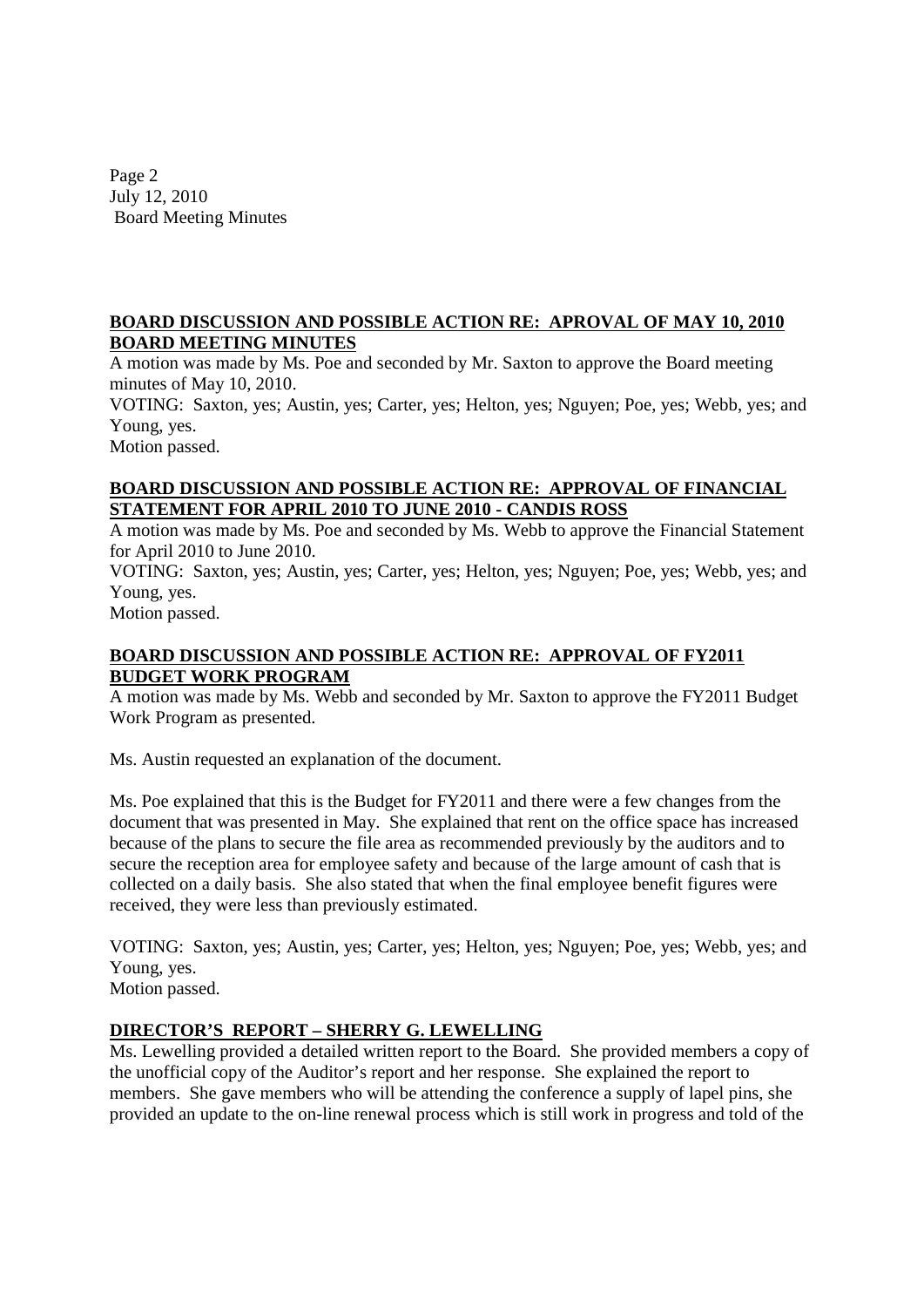Page 3 July 12, 2010 Board Meeting Minutes

issues she is currently facing regarding airbrush make-up application and threading. She also provided information regarding a current on-going investigation between states regarding fraudulent licensing activity state-to-state and what the Oklahoma Board is doing to cooperate.

### **PERFORMANCE APPRAISAL OF THE EXECUTIVE DIRECTOR COMMITTEE – DALE WEBB, CHAIR – MID-YEAR REVIEW OF THE DIRECTOR CONDUCTED**

Ms. Webb stated that the committee met prior to the Board meeting and conducted the Director's mid-year review. She stated the entire committee felt like Ms. Lewelling was doing a good job.

# **BOARD DISCUSSION RE: LEASING OF STATE CARS – LAFAYE AUSTIN**

Ms. Austin stated that she wants to hear feedback from all the Inspectors after they have been in state cars for nearly a year.

Ms. Huitt-Shook stated that she was against state cars from the beginning. She said she was told this would be optional to the inspector and then the cars were forced on the Inspectors. She said she is not happy with cars and she is still not happy. She stated that the vehicles are not safe and it is hard to transfer work items vehicle to vehicle when repairs have to be made. She said she has to take time out of her work schedule to have maintenance done on the car and she doesn't think that is fair. She said that she now has to account for all stops made in the car and she has more Your Inspector Called reports that she didn't write up before. She stated that she was lied to and now she is forced to take the car. She said she didn't think it was fair that when she was in travel status that she can't go to the mall or to see friends and that she is still only being paid for 8 hours and doesn't think it is right.

Ms. Migliaccio states she was in favor of state cars in the beginning but now she is not. She said she is now in her third state car. She said it is a hassle to take the car over to get the oil change it takes all day to get that done. She said the cars she is given to drive are not good. She said she does get loaner cars but she has to have the maintenance done once a month and it is a hassle to transfer all her work items over from one car to another. She said when you change cars its hard to park. She said when you pull up in a parking space at the mall, sometimes you get out and realize you didn't pull up all the way so you have to get back in the car and re-park.

Ms. Ross stated that Inspectors can use vendors in other areas of the stated on a list like Jiffy Lube that contract with DCS maintenance to get the car serviced.

Ms. Middleton stated that she was for state cars in the beginning and now she is not. She said she feels safer in her own car.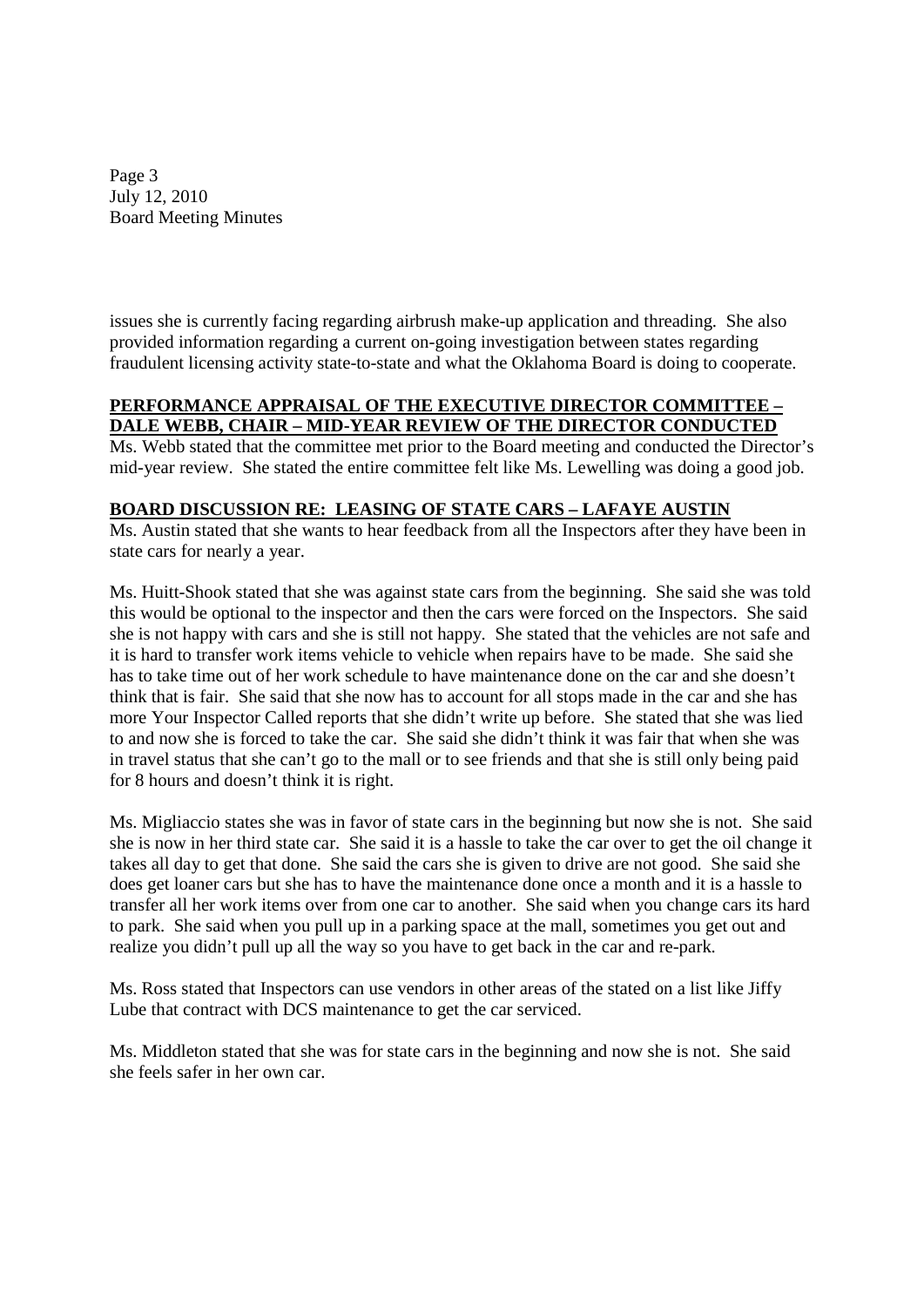Page 4 July 12, 2010 Board Meeting Minutes

Ms. Austin asked each of the Inspectors if they have a reliable personal car to drive and they all said yes.

Ms. Middleton stated that she has a Honda and that's a better car than the state car to drive. She also stated she has never broken down in the field in the state car.

Ms. Glasco stated that she is in favor of state cars. She said she feels safer in the car. She said accountability is important to her and it gives her job validity. She said it also adds professionalism. She said financially it has not changed anything and it has saved her money because she does not have to pay for maintenance on her own personal vehicle like tires and expensive repairs. She said she knows that if she breaks down in the field, she can get help and someone always knows where she is. She said that makes her feels safe. She said she likes it that she does not have to take her personal time to get the maintenance work done on the vehicle.

Ms. Austin stated that taking away the mileage reimbursement, this has affected Inspector's incomes. She said she knows this having been an Inspector. She said we need to take care of our Inspectors. She said we have four honest, hard working ladies that should have that.

Ms. Lewelling provided the Board with a written report showing the cost savings analysis since state cars were put in use and also provided her opinion.

Ms. Austin stated that we need to compensate these Inspectors with mileage pay because the Inspectors have to deal with working in the elements and irate people on a daily basis.

Ms. Huitt-Shook stated that it has hurt her financially by not allowing her to use her personal vehicle to do her job.

Chair Payne stated that the contract/lease agreement was due for renewal and could be considered for a Board vote at the September Board meeting.

### **ELECTION OF 2010-2011 CHAIR AND VICE CHAIR**

Chair Payne opened the floor for nominations for Chair.

Ms. Poe nominated Ms. Payne for Chair and Mr. Saxton for Vice Chair in order to keep the officers the same for the next year.

Chair Payne declined the nomination.

Ms. Webb nominated Ms. Poe for Chair.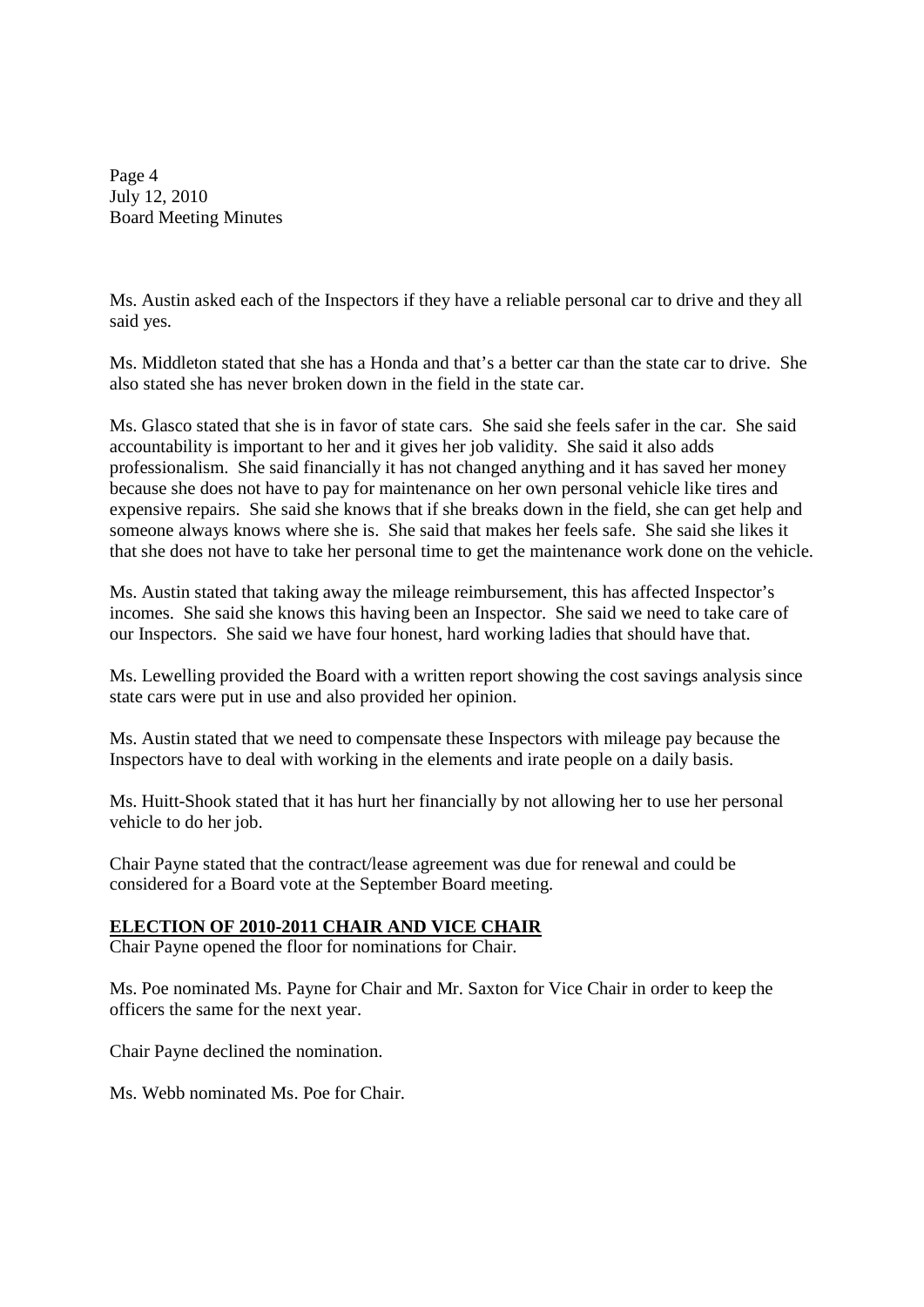Page 5 July 12, 2010 Board Meeting Minutes

Ms. Poe declined the nomination.

Mr. Young nominated Mr. Carter for Chair.

Mr. Carter accepted the nomination.

Ms. Poe nominated Ms. Austin for Chair.

Ms. Austin declined the nomination.

Chair Payne asked for further nominations, hearing none, called for the vote.

Ms. Poe made a motion seconded by Ms. Webb to appoint Mr. Carter as Chair by acclamation. VOTING: Saxton, yes; Austin, yes; Carter, yes; Helton, yes; Nguyen; Poe, yes; Webb, yes; and Young, yes.

Motion passed.

Ms. Webb nominated Ms. Poe as Vice Chair.

Ms. Poe accepted the nomination.

Mr. Carter nominated Mr. Young as Vice Chair.

Mr. Young accepted the nomination.

Chair Payne called for further nominations, hearing none, called for the vote. VOTING: Saxton, abstain; Austin, Poe; Carter, Young; Helton, Poe; Nguyen, abstain; Poe, Poe; Webb, Poe; Young, Young.

Chair Payne announced that the 2010-2011 Board Chair is Jerry Kelon Carter II and Vice Chair Freda Poe.

#### **NEW BUSINESS NOT KNOWN OR WHICH COULD NOT HAVE BEEN REASONBLY FORESEEN PRIOR TO POSTING OF MEETING AGENDA – 25 O.S. § (A)(9)** No new business was heard.

### **BOARD MEETING ADJOURNMENT**

Meeting was adjourned.